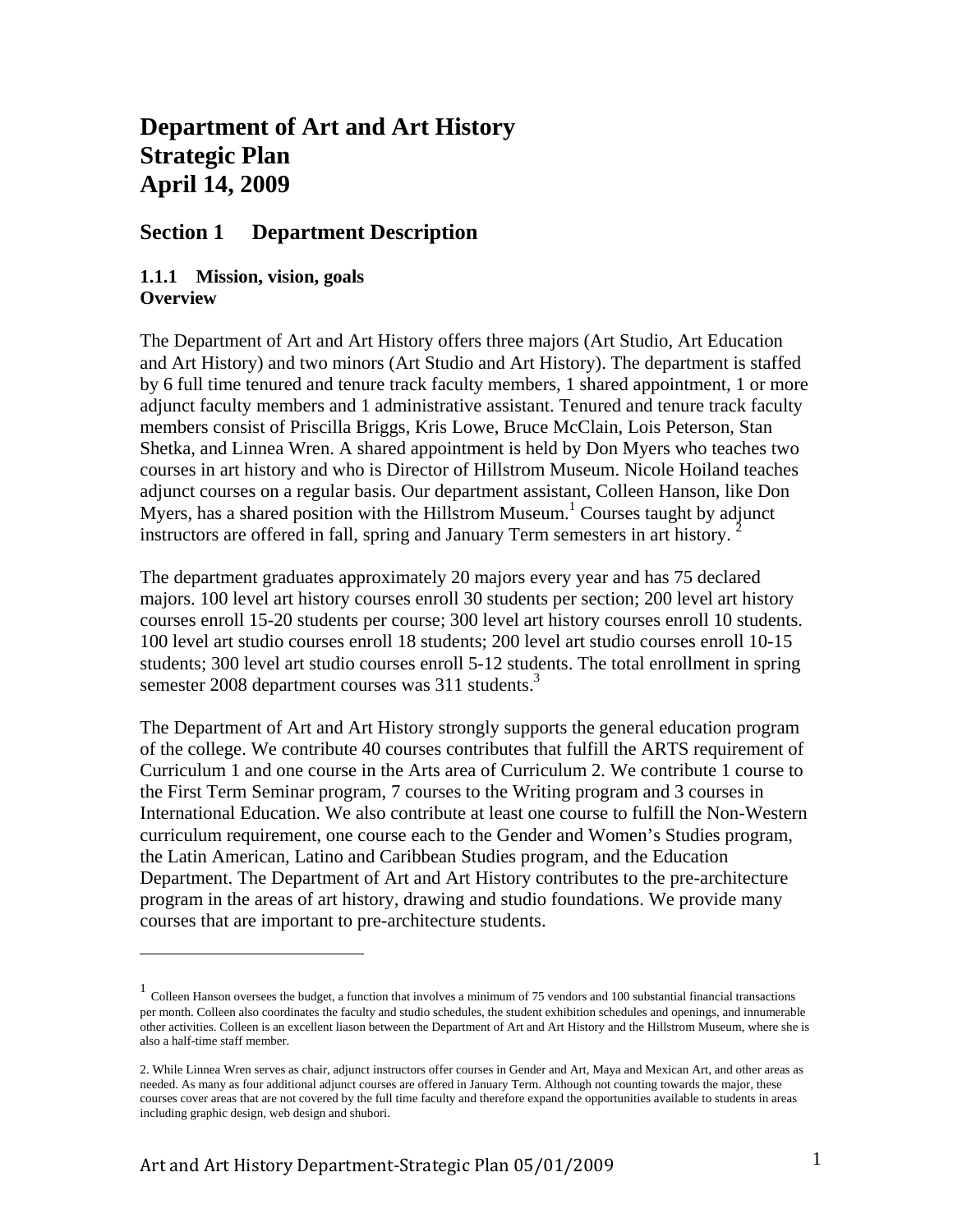The Department of Art and Art History faculty has studied the GAC college mission, vision and goals and the college strategic plan and core values. The Department of Art and Art History faculty strongly endorses the above and strives to incorporate the mission, vision, goals and values into its on-going teaching and activities.

#### **Mission**

The Department of Art and Art History values the universal human need for artistic expression and celebrates the contributions of artists in all cultures throughout history. We are committed to high quality teaching that develops the creative spirit, intellectual potential, and aesthetic sensibilities of every student. Through our teaching and advising, we also prepare majors for professions in the visual arts. Our faculty, staff, and students collaborate to offer programs, activities and service projects that enrich the college campus and community at large. It is our belief that every person can contribute to the vitality of the arts in contemporary society and to the betterment of our shared communities.

#### **Vision**

The Department of Art and Art History recognizes the fundamental importance of the visual arts and visual communication in contemporary society. We see ourselves as increasing the scope of our teaching in areas involving diversity, social justice, and interfaith understanding. We see ourselves as extending our mentoring of students in ways that increase opportunities for experiential and international education. We see ourselves as increasing collaborative relationships among students, faculty, staff, and alumni within our college and among artists, art historians, art educators, arts organizations, and service institutions of diverse places. We see ourselves as introducing innovative interdisciplinary programs so that our students can meet the challenges of a changing world. We see ourselves as adopting and teaching new, emerging and innovative technologies so that our students can reach beyond their classrooms to wide public audiences. We see ourselves as engaging alumni and community members in ongoing programs of visual arts awareness, connection, and exhibition. We see ourselves as infusing the visual arts throughout all facets of the liberal arts curriculum, throughout the extracurricular life of the college, and into the spheres of engaged alumni and community members.

#### **Goals**

- 1. To promote active learning through the direct experience of art.
- 2. To promote aesthetic originality, critical inquiry, analytic thinking, problemsolving, interdisciplinary perspectives and persuasive writing.
- 3. To promote a broad and inclusive understanding of art and its global, interfaith, ecumenical, and ethical dimensions.
- 4. To utilize new, emergent and innovative technologies in order to expand the role of art practices and discourse in public spheres.
- 5. To build community through multiple means including exhibition, presentation, service learning and collaboration.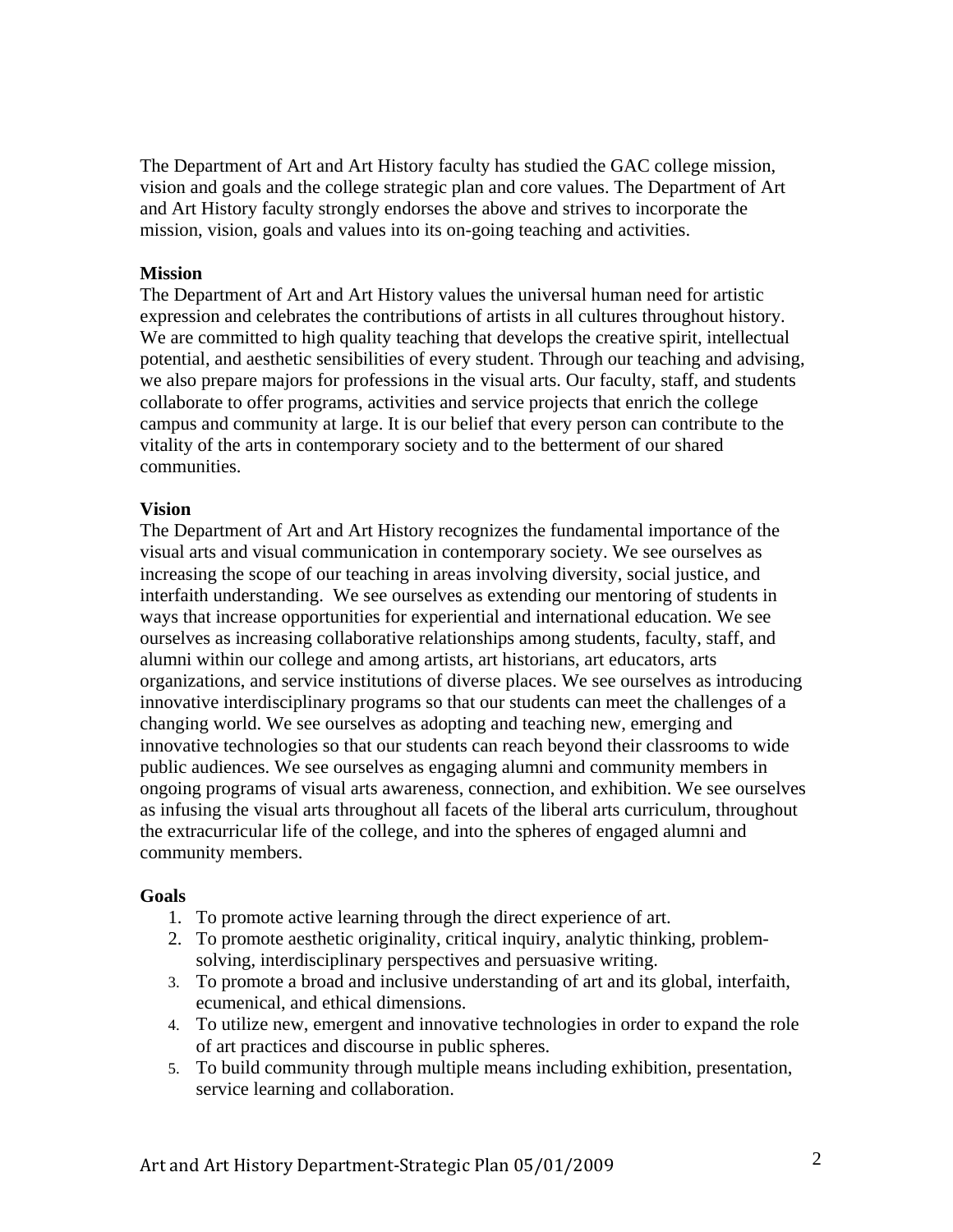- 6. To promote the understanding the art and artifacts of earlier times and other cultures, to promote sensitivity to cultural patrimony and to the ethics of collecting, studying and displaying art across cultures.
- 7. To increase effective pedagogies of the faculty, to expand the professional expertise of the faculty and to extend the departmental participation in curricular initiatives and interdisciplinary programs.
- 8. To introduce art and art history majors to the professional standards of their disciplines in preparation for future careers.

### **1.2 Programs**

The Department of Art and Art History offers three majors:

1. Art Education Major

This major is jointly offered with the Education Department. It graduates 2-3 majors per year. Lois Peterson, a member of the Department of Art and Art History, teaches Art Education Methods and advises the Art Education majors. Students prepare for positions in K-12 education, as well as for position in arts institutions that are geared at public education. One undergraduate degree in Art Education was awarded in 2007-08.

2. Art History Major

This major is offered through the Department of Art and Art History. It is strengthened by offerings in the Departments of Classics, Philosophy, English, Communication Studies, and Modern Languages, Literatures, and Cultures. It is also strengthened by the exhibitions and programming of the Hillstrom Museum. It relies upon a single full-time position in art history, held by Linnea Wren. An additional adjunct course in art history and a second adjunct course in Museum Studies are offered by Don Myers, the Director of the Hillstrom Museum. Four undergraduate degrees in Art History were awarded in 2007-08. Fourteen students had declared majors in Art History in 2007-08.

3. Art Studio Major

This major is offered through the Department of Art and Art History. Its faculty consist of 5 full-time, tenure track or tenured faculty members: Priscilla Briggs, Kristen Lowe, Bruce McClain, Lois Peterson, and Stan Shetka. Eleven undergraduate degrees in Art Studio were awarded in 2007-8. Forty-two students had declared majors in Art Studio in 2007-08.

The Department of Art and Art History offers two minors:

- 1. Art History Minor
- 2. Art Studio Minor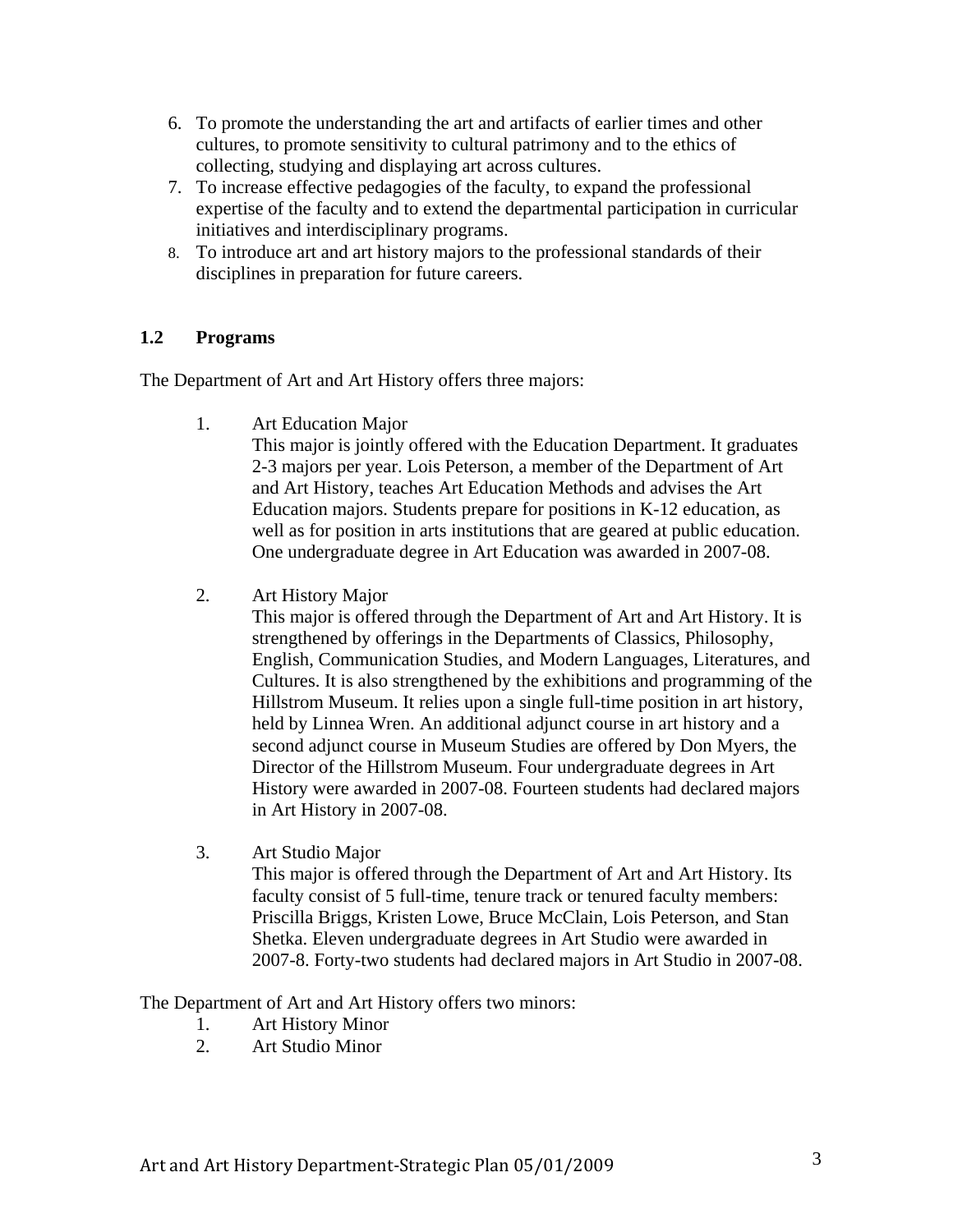The Department of Art and Art History supports the development of an Arts Management minor that will be interdisciplinary. The planning process is currently underway. The department also supports the future development of a Visual Studies program.

#### **Support Relationships**

The Department of Art and Art History teaches in widely varying classroom situations, trains students in both studio and academic fields, prepares students for spectrum of careers, and encourages cross-disciplinary studies in students. The department therefore draws on support from many academic departments and administrative offices. Academic departments with whom we have working relationships include the departments of Communications Studies, Education, Theatre and Dance, English, Classics, Philosophy, Communication Studies and Modern Languages, Literatures and Cultures, Math/Computer Sciences and the Natural Science. Administrative divisions that provide essential support include International Education and Bernadotte Library. Administrative offices that are critical to us include the Fine Arts Office; the Center for Vocational Reflection, the Diversity Center, the Alumni Office, the Office of Marketing and Communication, Gustavus Technology Services, the Interpretive Center, the Chapel, the Community Service Center, Academic Advising, Admissions, Financial Aid, Print Shop, Counseling, and the Career Center. Physical Plant works closely to maintain studio areas, an especially labor intensive job in our building, while the Office of Safety and Security, and particularly the Manager of Environmental Health and Safety, has been of great assistance in addressing safety issues in terms of both chemicals and equipment. The Book Mark pays special attention to the particular supply requests needed for studio courses. Hillstrom Museum provides a setting, expertise and publicity to the Senior Art Studio Majors exhibition, faculty exhibitions, and curricular-related exhibitions while also providing an educational program of guest artists and speakers.

# **Section 2 Strategic Review**

### **2.1 Strategic issues**

#### **Strengths (internal) of the department and programs**

The Department of Art and Art History offers a strong curriculum in both studio arts and art history. The faculty members are committed to excellence in teaching and in professional achievements. Members of the department have been awarded the Edgar M. Carlson Award for Distinguished Teaching and the Faculty Scholarship Accomplishment Award. Faculty members have held the Ethel and Edgar Johnson Distinguished Professorship of Fine Arts and the Dorothy Peterson, Mildred Peterson Hanson and Arthur Jennings Hanson Professorship in Liberal Studies. Faculty members have attained prestigious national fellowships including the National Endowment of Humanities yearlong fellowship, the Bunting Institute (of Radcliffe College) fellowship; and regional fellowships including the Minnesota State Arts Board Grant, the Blandin Foundation grant, and the McNight Fellowship. Faculty members have curated exhibitions at institutions including the Peabody Museum of Anthropology and Archaeology at Harvard University, the Science Museum of Minnesota. Faculty members have been active in exhibiting artwork in international, national and regional museums and galleries. Faculty members have published books and scholarly articles, and have presented at numerous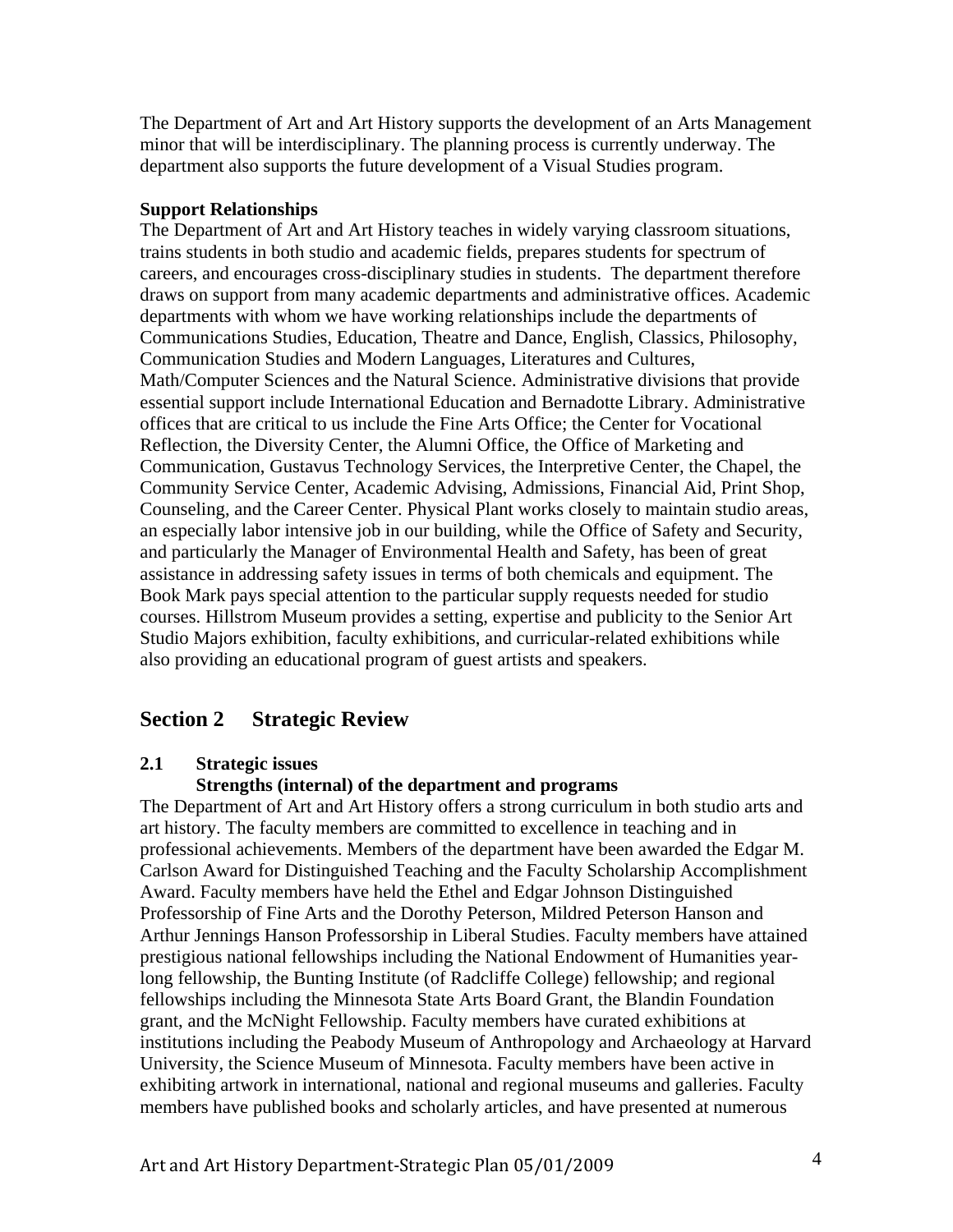professional conferences. Faculty members have published art critiques and have been highlighted in numerous newspaper and journal articles and media interviews. Faculty members have exhibited original art in many regional and national venues.

The departmental faculty members are also strong in terms of their international experience. Faculty members have created and exhibited art work in China and France and have led student travel courses to Italy, Thailand, Egypt, Spain, France and elsewhere. One has taught at Kansai Gadai University in Hirikata, Japan; another has served as a guest artist at Rorke's Drift Arts and Crafts Center in Rorke's Drift, South Africa.

Faculty members are deeply involved in their teaching mission both to beginning nonmajors for whom this may be their first substantial experience in the arts and to majors who are concerned with developing potential careers in the arts. In departmental courses, independent studies and individual mentoring, students learn critical and creative reading, thinking and research skills; artistic skills and craftsmanship; formal and visual literacy skills; the relationships between past and contemporary visual styles, issues, and concepts; and a lifelong appreciation of the arts. We are concerned that students see the relevance of the arts in the broadest sense. We therefore develop students' awareness of social justice, diversity and global perspectives; and we are actively involved in offering international courses. We are committed to encouraging students to develop life-long goals and abilities that will bring them deep satisfaction in their professional and personal lives.

Our alumni develop careers in many fields. Recent graduates have entered graduate programs in the studio arts, art history, education, architecture and interior design. Other graduates find employment in museums, historical societies, and performing arts centers.

#### **Weaknesses (internal) of the department and programs**

The art history program relies upon a single full-time art historian. Continuity is threatened when Linnea Wren takes a sabbatical, assumes part time administrative functions, addresses family emergencies and/or is ill.

The department as a whole lacks sufficient professional staff to expand the visibility of the arts on campus; to devote to fostering individual student creativity and research outside the classroom; to develop faculty creativity and research, publications and exhibitions; to expand exhibition venues throughout campus and into community; to expand service projects; and to expand experiential and apprentice opportunities for students. The department is fortunate to have an extraordinarily skilled departmental assistant, but she is stretched thin with her present responsibilities regarding budget, scheduling and supply inventory. The studio arts faculty spends time on studio maintenance that would be better provided by a studio assistant to maintain and supervise labs. The art historian spends time on scanning, organizing, and maintaining digital imagery. This time would be better spent by a departmental assistant who could assume these roles if working on a full-time basis. Lack of a designated GTS person for Fine Arts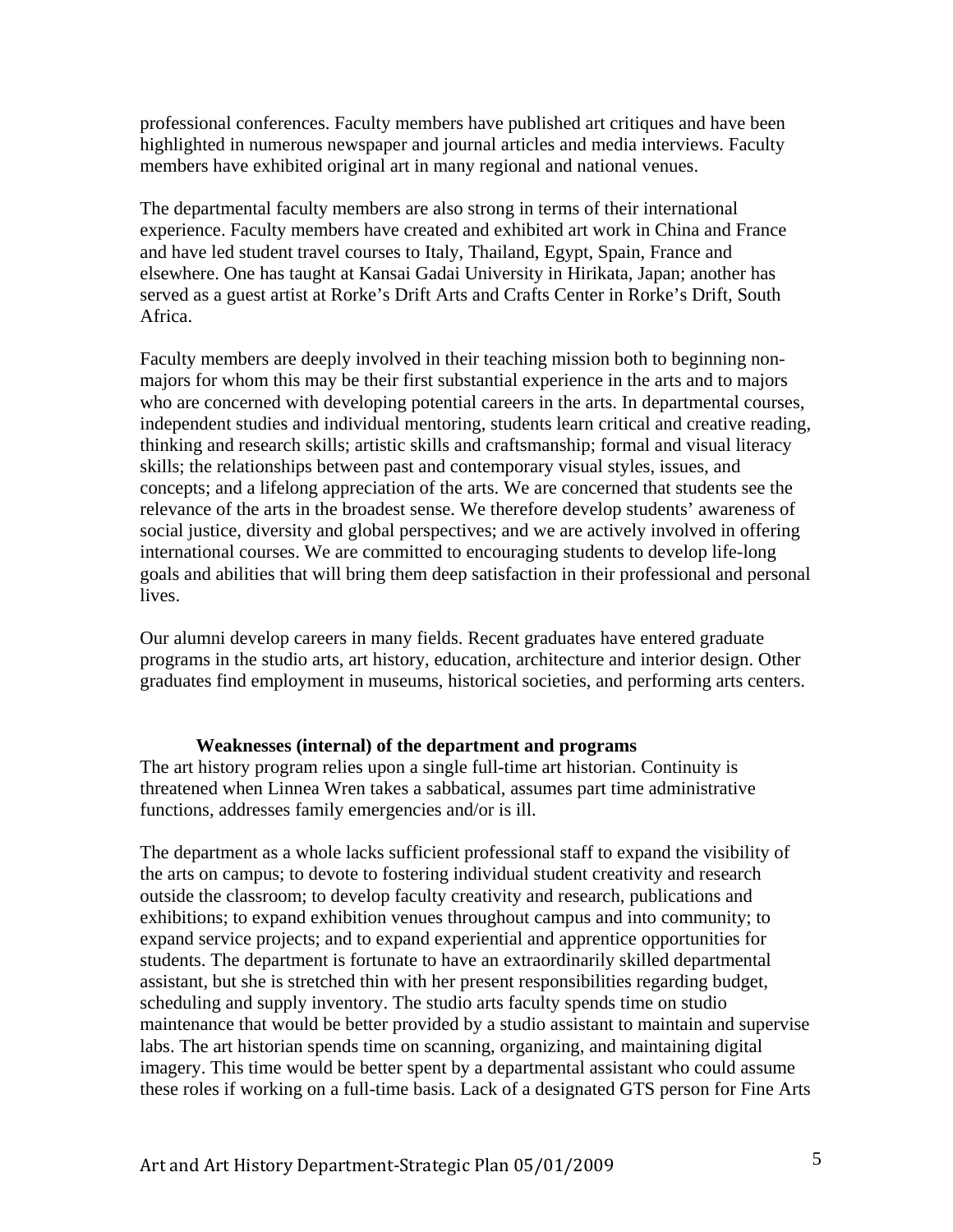means that we struggle to learn programs and updates and that we don't have a consistent resource person to whom our students can turn in courses.

The department lacks sufficient faculty positions in art history and the studio arts to accomplish its goal of offering academic courses that combine research with presentation formats utilizing new, emerging and innovative technologies.

#### **Opportunities (external) facing the department and programs**

Recently hired faculty members in Communication Studies, Theatre/Dance and English Departments open opportunities for interdisciplinary programs such as the Arts Management minor, a Visual Literacy program and/or Media Studies major. Faculty from other departments are interested in collaborative courses and teaching methodologies. Artists from off-campus communities are eager to be in college settings and to have contact with studio faculty and students. Community art centers, galleries, co-operatives offer internship and apprentice positions to students who evince suitable skills and dedication. Alumni are connected to college and welcome involvement with students.

New, emerging and innovative technology, such as Pod casts, websites, FaceBook, MySpace, blogging, and gaming, is of high interest to students. Students can easily see career paths in the arts that involve these technologies. Internships and paid assistantships are increasingly open to students with well-developed skills in desirable areas of technology.

### **Challenges (external) facing the department and programs**

We work in a society that regards contemporary art as irrelevant and the artist as an outsider with little of importance to say. In many high schools, arts education has faced severe cutbacks, in both studio and art history areas. Entering students often have negative stereotypes about contemporary art and often feel unprepared for departmental courses as well as disconnected from the arts.

The recession is likely to cause students and parents to see arts majors as impossible career paths. At the same time, the recession has further delayed the time when our departmental budgets will increase. The restrictive budgeting practices of the last decade has meant that we are shifting expensive course supply costs to individual students at a rate that might exclude discourage many students from enrolling in studio arts classes. Lack of funds is also limiting the possibilities of planning class visits to Twin Cities arts organizations. Without class visits, the distance of St. Peter from larger arts communities, museums, galleries in the Twin Cities is an obstacle for students to be familiar with original art work outside the immediate community. Equally seriously, technology is moving quickly—in terms of hardware, software, and faculty training. We become outmoded quickly if we don't dedicate resources to keep up.

# **2.2 Barriers**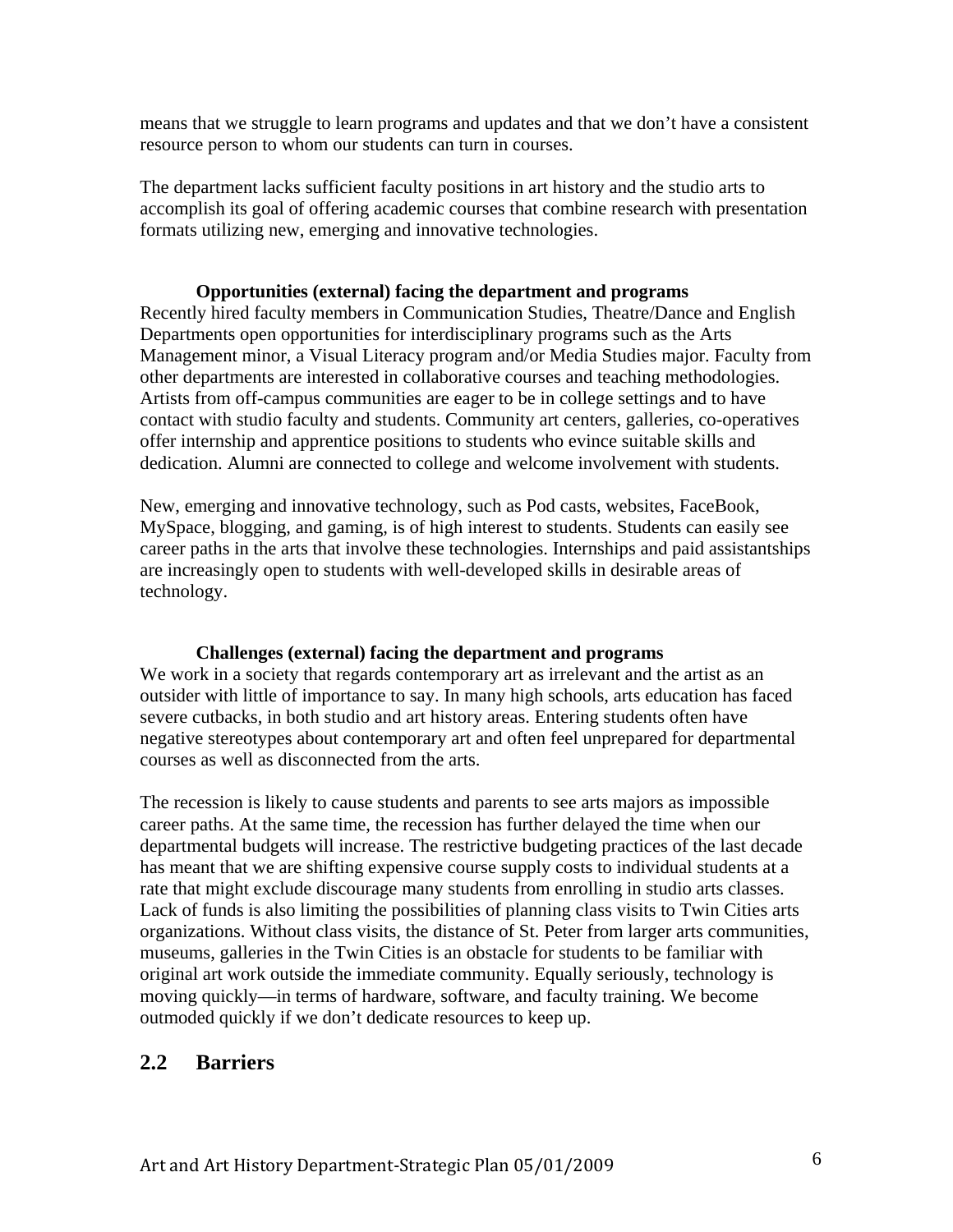The department lacks sufficient faculty and staff to meet its goals, mission and vision. The most urgent need is for a faculty position to sustain the art history program. The second need is for studio faculty positions in areas of graphic design and web design.

Our physical plant is aging. It was built 40 years ago when the department had less than half the current faculty positions and the college had less than half the current enrollment. Comparable institutions including St. Olaf, Luther and Carleton have either completed or are completing state-of-the-art buildings. We will soon become non-competitive in the visual arts with comparable institutions. The problems of the current visual arts building (FAA) include chronically leaking roofs, safety issues, insufficient numbers of classrooms, classrooms that are too small, the absence of classrooms that are adequately equipped for participatory and interactive multimedia authoring teaching in art history, the absence of classrooms that are adaptive to contemporary arts courses in performance, installation, graphic and web design, and insufficient space for senior studios.

The department lacks a replacement and renewal fund for its equipment. The departmental budget does not increase in relationship to long periods of inflation.

# **Section 3 Strategic Initiatives and Recommendations**

Our vision recognizes the fundamental importance of the visual arts and visual communication in contemporary society*.* We see ourselves as emphasizing diversity, social justice and interfaith understanding; as mentoring students, as expanding experiential and service learning; as engaging in collaborative relationships; as expanding departmental as introducing innovative interdisciplinary programs; as adopting new, emerging and innovative technologies; as infusing the visual arts throughout all facets of the liberal arts curriculum and the college as a whole.

### **Goals 1**

*To promote active learning through the direct experience of art.* 

- 1. 1.Construction of new Visual Arts Center**<sup>4</sup>** that includes classroom spaces for new teaching pedagogies and technology based courses, as well as meets current standards of safety.
- 2. Introduce a visual literacy component in general education.
- **3.** Work with departments of Communications Studies and English to develop a multi- and interdisciplinary minor in Visual Studies.
- 4. Expand additional professional support staff including hiring a Shop Assistant and expanding the position of Departmental Assistant from half-time to full time.

 4. We recommend that a contemporary Visual Arts Center include the following: a studio electronic classroom for graphic design, web design and animation; an art history electronic classroom equipped for dual displays on large screen, for interactive course presentations, for library research capacities (see appendix with art history technology vision); video projection classroom; seminar and presentation classroom—(seating for 30); faculty studios; student spaces for seniors art majors and student apprentices; visiting artist studio; student storage areas for art in progress work; critique space; photo documentation area; visual image station and preparation station for students and faculty.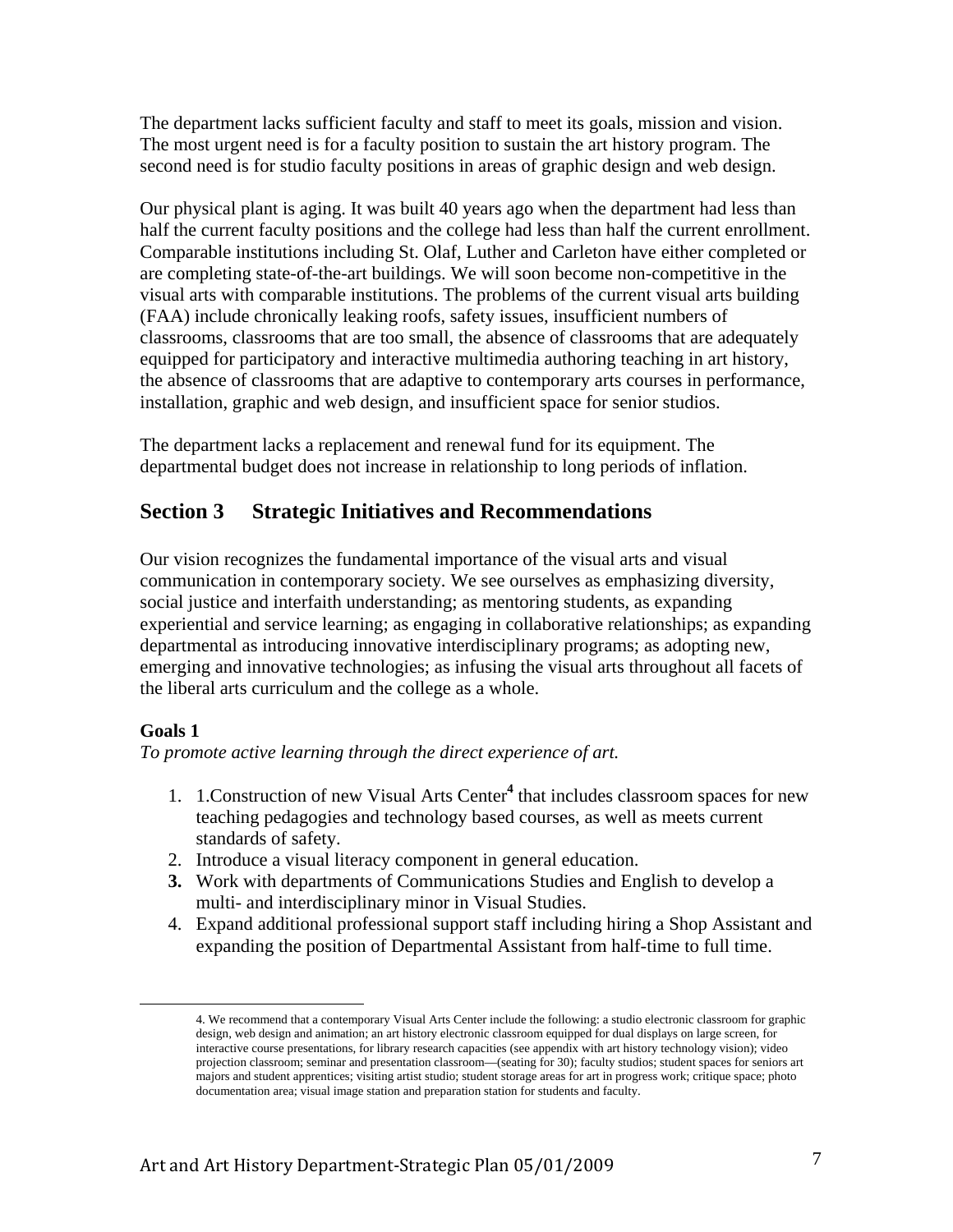5. Fund experiences that bring students to urban art centers through field trips, internships, workshops, and semester-learning programs.

### **Goal 2**

*To promote aesthetic originality, critical inquiry, analytic thinking, problem-solving, interdisciplinary perspectives and persuasive writing.* 

- 1. Host alumni exhibitions on-campus which will create networks on-campus with our students and to be an off-campus support network.
- 2. Host student and alumni exhibitions and art sales in urban, off-campus settings so that students and alumni gain exposure in urban arts areas. Proceeds might help fund student scholarships.
- 3. Provide digital workstations to individual student seats in classrooms so students can pursue independent aesthetic learning in classroom setting.
- 4. Develop an on-line gallery.

### **Goal 3**

*To promote a broad and inclusive understanding of art and its global, interfaith, ecumenical and ethical dimensions.* 

- 1. Develop partnerships with arts organizations to integrate students into arts communities as volunteers, interns, and arts practitioners.
- 2. Study the feasibility of short duration course-embedded domestic and international experiences.
- 3. Provide real-world connections for students in art and art history courses.
- 4. Be explicit about goals in course syllabi, teaching materials and classroom discussions, and in individual conversations with students.
- 5. Link some art studio and art history courses to co-curricular learning opportunities including service learning and community internships.
- 6. Invite collaborative teaching with faculty of other departments.
- 7. Increase recruitment, including through expanded scholarships, of arts students from diverse communities and backgrounds.

# **Goal 4**

*To utilize new, emergent and innovative technologies in order to expand the role of art practices and discourse in public spheres.*

- 1. Better educate faculty in new technology and in arts and humanities based digital pedagogy.
- 2. Create electronic classroom in art history and in studio arts in which each student has electronic workstation.
- 3. Provide faculty with portability (including laptop computers) to provide them with arts based software both at office and home, to support teaching (both in classroom and in travel courses) and in professional contexts.
- 4. Provide workshops and other opportunities for faculty and students to be able to utilize new technology so that they can make virtual links to artists and scholars.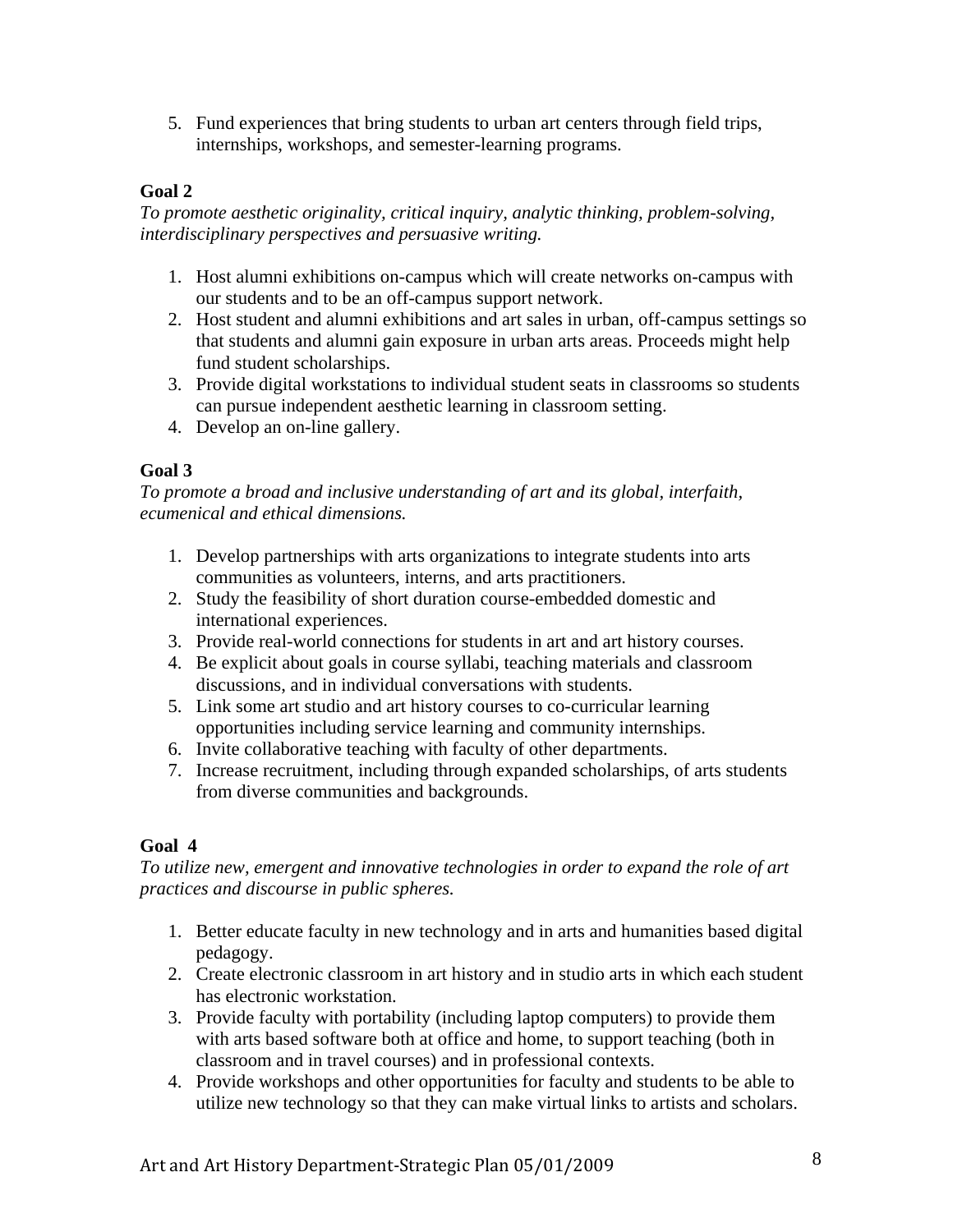- 5. Secure tenure track positions in art history/digital technology, graphic design and web design.
- 6. Secure a GTS position that supports visual arts.

### **Goal 5**

*To build community through multiple means including exhibition, presentation, service learning and collaboration.* 

- 1. Endow a visiting arts professional program that will bring artists, faculty, students and community in close collaboration.
- 2. Support faculty research and creativity with summer stipend, with professional funds for travel and supplies, and with subvention funds for publishing and exhibitions.
- 3. Develop partnerships with off-campus service organizations.

# **Goal 6**

*To promote the understanding of the art and artifacts of earlier times and other cultures, to promote sensitivity to cultural patrimony and to the ethics of collecting, studying and displaying art across the cultures.* 

- 1. Work with GAC Lecture Series to obtain funding for national and international speakers
- 2. Continue explicit introduction of topics in classroom syllabi, teaching materials and discussions.
- 3. Support Hillstrom Museum in its programming.

# **Goal 7**

*To increase effective pedagogies of the faculty, to expand the professional expertise of the faculty and to extend the departmental participation in curricular initiatives and interdisciplinary programs.* 

- 1. Work with departments of Theatre/Dance, Communication Studies, Music, and Economics and Management to institute an Arts Management minor.
- 2. Institute a Media Studies program including (but not limited to) courses drawn from Communications Studies, Theatre and Dance, Modern Languages, Literatures and Culture and English.

# **Goal 8**

*To introduce studio art and art history majors to the professional standards of their disciplines in preparation for future careers.* 

- 1. Develop an on-line network with alumni.
- 2. Increase faculty time to work with students on arts projects and research topics; mentor students effectively through additional faculty lines; provide faculty positions in areas of new technology that equip students with professional, technology savvy abilities.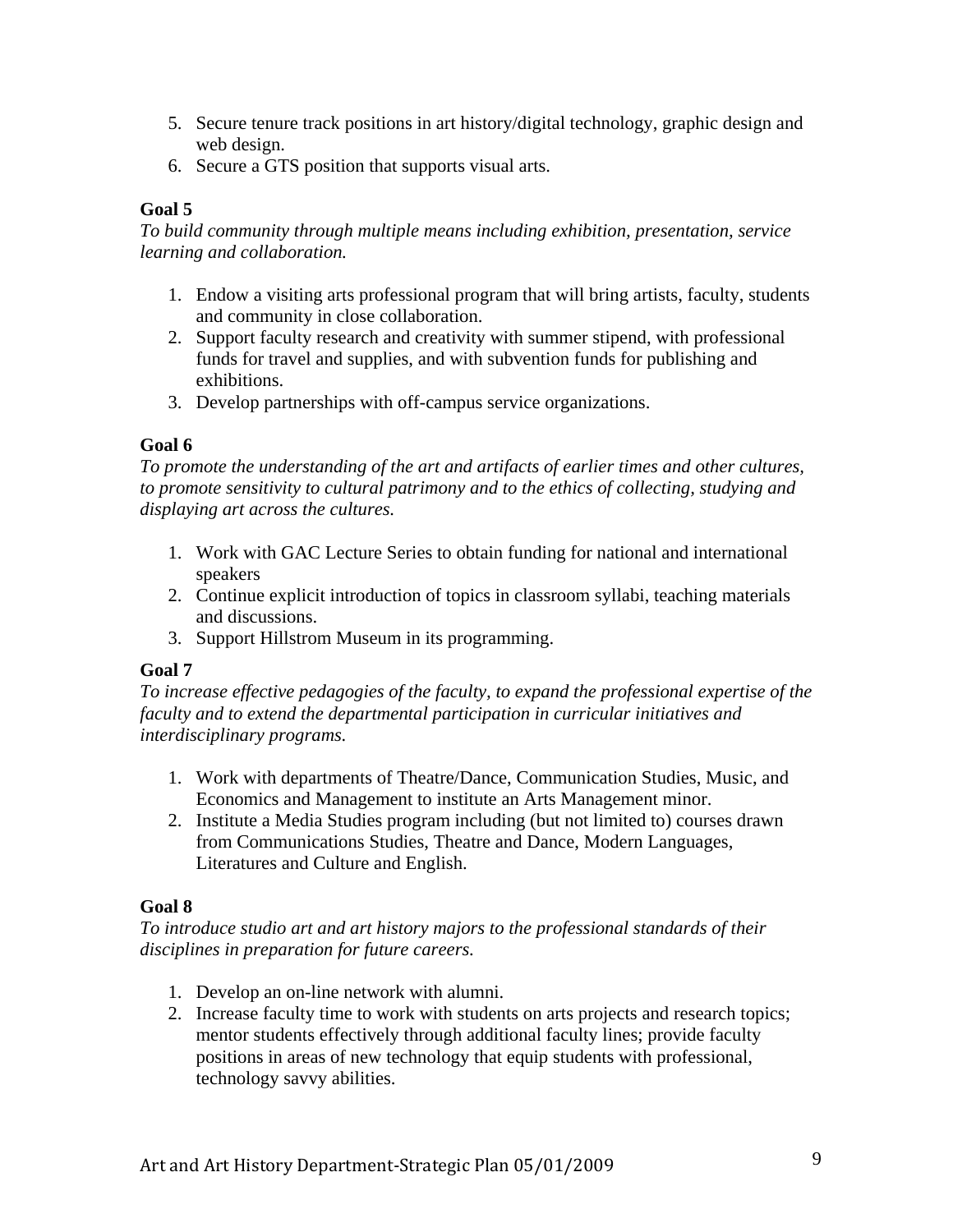3. Identify and mentor students with interest in graduate schools earlier and more intentionally.

# **Section 4 Assessment**

- Goal 1: *To promote active learning through the direct experience of art.* Assessment: Student oral and written discussions of, writings about, research on art will be analyzed by faculty and peers. Student-created artwork will be critiqued by faculty and peers. Establishment of programs outlined in Section 3.3.a and Section 3.4.a,b,c. Survey of students and alumni involved in program and of visitors to on-site and on-line venues. Interviews with incoming and graduating students and with alumni.
- Goal 2:*To promote aesthetic originality, critical inquiry, analytic thinking, problemsolving, interdisciplinary perspectives and persuasive writing.* Assessment: Art studio majors' work will be exhibited in the ongoing teaching of courses and in sophomore, junior and senior exhibitions. Art history majors' papers will be presented in college settings and will be submitted for on-line publications, for hard-copy publications, and for professional conferences.
- Goal 3:*To promote a broad and inclusive understanding of art and its global, interfaith, ecumenical, and ethical dimensions.*  Assessment: Feedback from students, alumni and employers will be collected about courses and their impact on students both during college and after graduation.
- Goal 4: *To utilize new, emergent and innovative technologies in order to expand the role of art practices and discourse in public spheres.*  Assessment: Implementation of faculty positions that focus on these courses, development of courses in these areas, development of web-sites, blogs and on-line exhibitions. Faculty will report on their acquisition of skills.
- Goal 5: *To build community through multiple means including exhibition, presentation, service learning and collaboration.* Assessment: Increased knowledge, engagement and interest as measured in attendance and in survey responses. Increase in number of opportunities offered students and in involvement of students in collaborative and service projects in college and community settings. Faculty involvement in monitoring quality, as well as quantity, of outcomes through review of student work and through feedback from appropriate representatives of college and community.
- Goal 6: *To promote the understanding the art and artifacts of earlier times and other cultures, to promote sensitivity to cultural patrimony and to the ethics of collecting, studying and displaying art across cultures.*